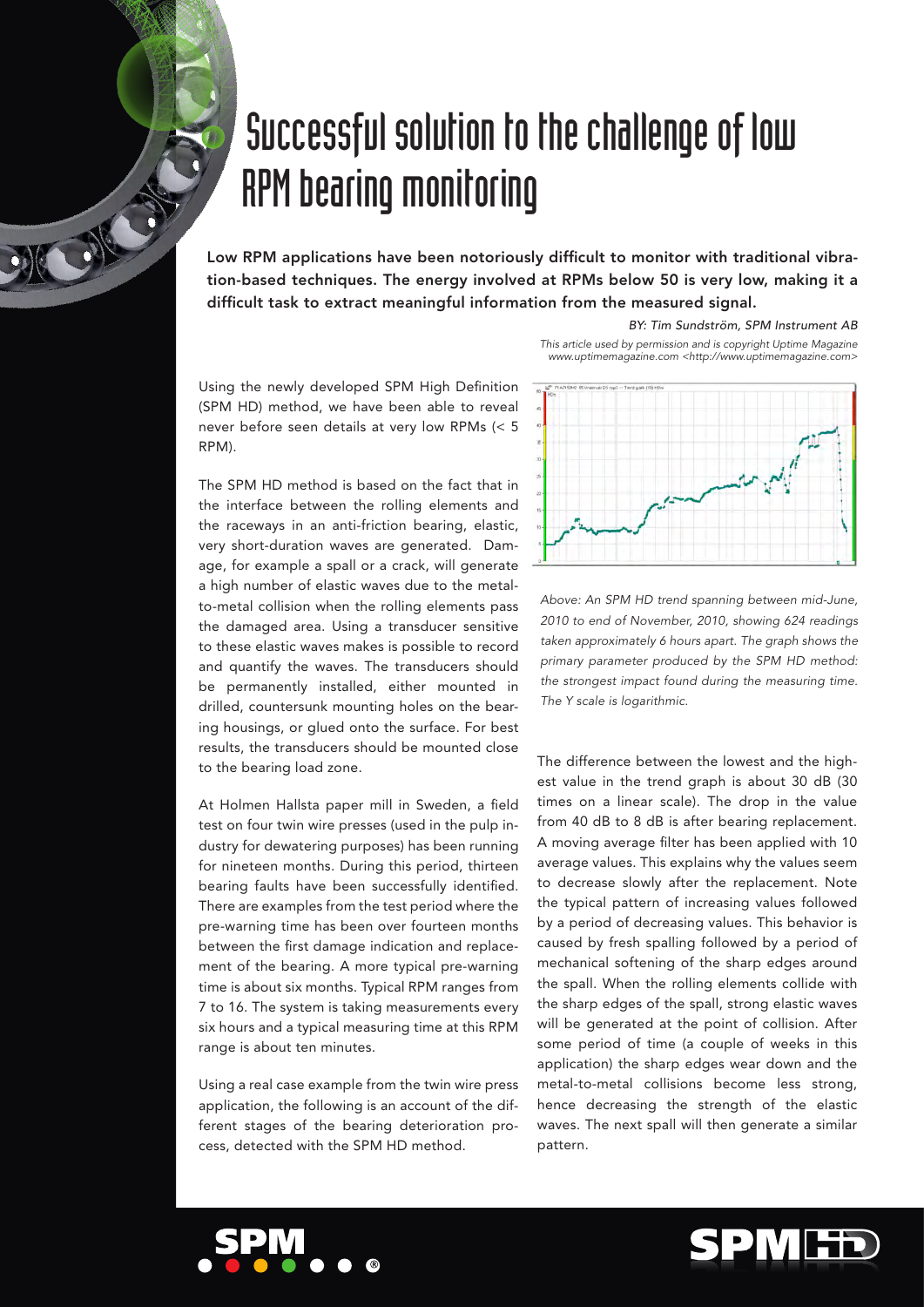

*Above: An SPM HD Spectrum taken in a very early stage of the bearing deterioration process. The Y scale is linear and 5 harmonics to the BPFO line can be seen. The reading was taken on August 23, 2010 and RPM on this occasion was 9.39.* 



*Above: An SPM HD Spectrum measured on October 29 at 10.84 RPM. The outer race signal is clear, with several harmonics. The amplitude has increased 20 times indicating more severe outer race damage.* 



*Above: On November 6, 2010, a new frequency component becomes visible in the spectrum, directly corresponding to BPFI. The outer race frequency is still there, and the typical 1X modulation of the inner race signal is obvious. This measurement is at 10.85 RPM. This behavior of an initial steady increase of the outer race signal, followed by a distinct inner race signal has been found in several places on this application.* 



*Above: An SPM HD Time signal with extraordinary sharpness. The reading was taken on November 12, 2010 and clearly shows an inner race and an outer race signal in combination. The RPM is 10.84. Note the inner race modulation where the distance between the "bursts" is exactly 1 revolution. Also note the smaller signals from the outer race.* 

The typical time signal pattern from an inner race damage as seen in this picture is explained by studying a bearing load zone. When the inner race damage enters the load zone, it will collide with the rolling elements. In the middle of the load zone, the forces are strongest, hence producing the strongest impacts. When the damaged area of the inner race leaves the load zone, the impacts will decrease again.

The fact that the strongest impacts are not constant in amplitude is an interesting observation. Studying the picture above, it is clearly seen that the strongest impact from each "burst" exhibits a cyclic change. The explanation can be found in bearing geometry. Sometimes, the damaged area, the maximum load zone force and a rolling element coincide, producing a strong collision. Sometimes they will not coincide, resulting in a lower amplitude impact.



*Above: SPM HD Time signal immediately* after *bearing replacement.*